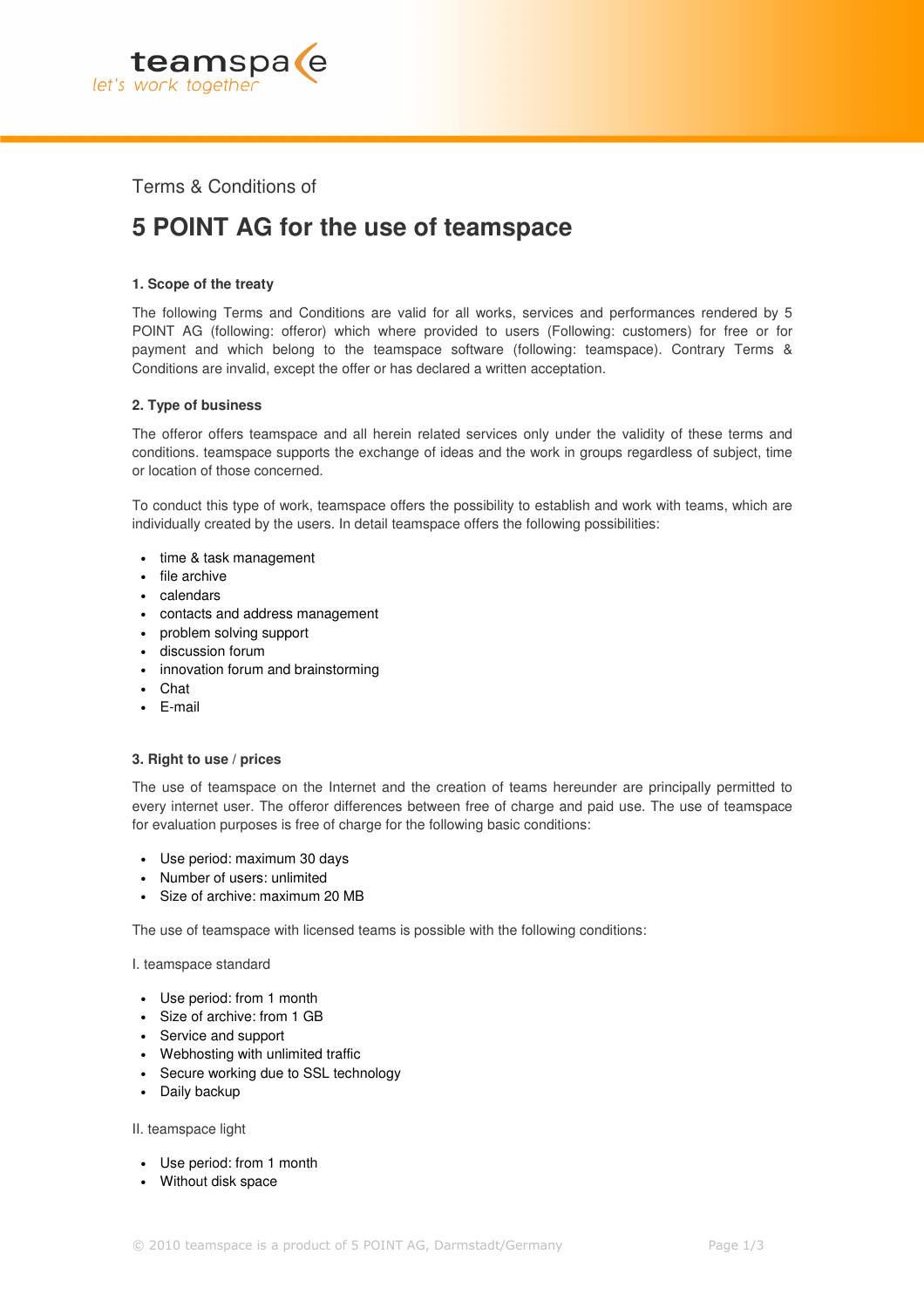

- Service and support
- Webhosting with unlimited traffic
- Secure working due to SSL technology
- Daily backup

According to the size and needed scope of the team, the number of users will be selected additionally and individually.

Trough the purchase of add-ons, the capacity of the teams can be increased at any time by further members and further GB disk capacity. For teams in return for payment, the teamspace services are available directly after the team has been founded/licensed. The billing period starts with the day, on which the services are made available. If the capacity of a team falls under the initial or actual needed capacity of members and/or storage capacity, a refund of these fees is not possible.

The team founder, who has to fill out the application form before using teamspace, is the contract partner and responsible for the whole team, all of its acts and the observance of these terms and conditions. With sending off of the registration, the contract comes into force, if the offeror does not reject these immediately and the team founders clarify that the team recognizes these trading conditions.

If a team is not cancelled properly in a written way until 1 month before the license expires, the license automatically prolongs itself for another 3 month period with the same capacity. As with whole teams, added capacities can be cancelled within the same terms. After reaching the deadline for the team canceling, the user gets a new invoice for the upcoming period. The offeror reserves the right to delete the still stored data four weeks after the license was cancelled. Prior to the deletion, the provider will be endeavored to announce the cancellation via e-mail. Change of fees remains reserved.

Change of fees remains reserved.

#### **4. Manner of use**

Use and spread of any material offending German law, especially criminal law and/or sending mails or any other material offending the law of the respective recipient country is prohibited. Consequence of any offence to this rule is the immediate exclusion of the whole team and loss of all data without any prior announcement.

The offeror reserves the right to exclude teams and erase all its data without announcement; when teams send chain letters and mass- or advertisement-mails. Claim for dam-ages by the offeror remains reserved.

Every team binds itself to comply with the offeror's copyright and to take care that it will not be violated by the team's use. Every team is obliged not to copy, to assign or to spread in any other way software or any other copyright-protected material made available by the offeror.

The applicant commits itself to exempt the offeror from all demands for payment of damages which are raised from third due to damage by a team in connection with the use of teamspace against the offeror.

The offeror reserves the right to place/show any kind of own and third parties advertisements anywhere in the services offered under teamspace including e-mails, SMS or any other electronic mail or information sent by team members.

#### **5. Availability / warranty / liability**

The offeror runs teamspace with the care and reliability required. He endeavors permanent availability of teamspace. Nevertheless the user recognizes that because of technical reasons, e.g. disturbance of the telecommunications nets, an absolute permanent availability is not possible. Temporary disturbances and impossibilities of access do give users neither a right to claim for warranty nor to exceptional termination because of important matters. In addition to that the offeror reserves temporary unavailability of teamspace particularly in the following cases: